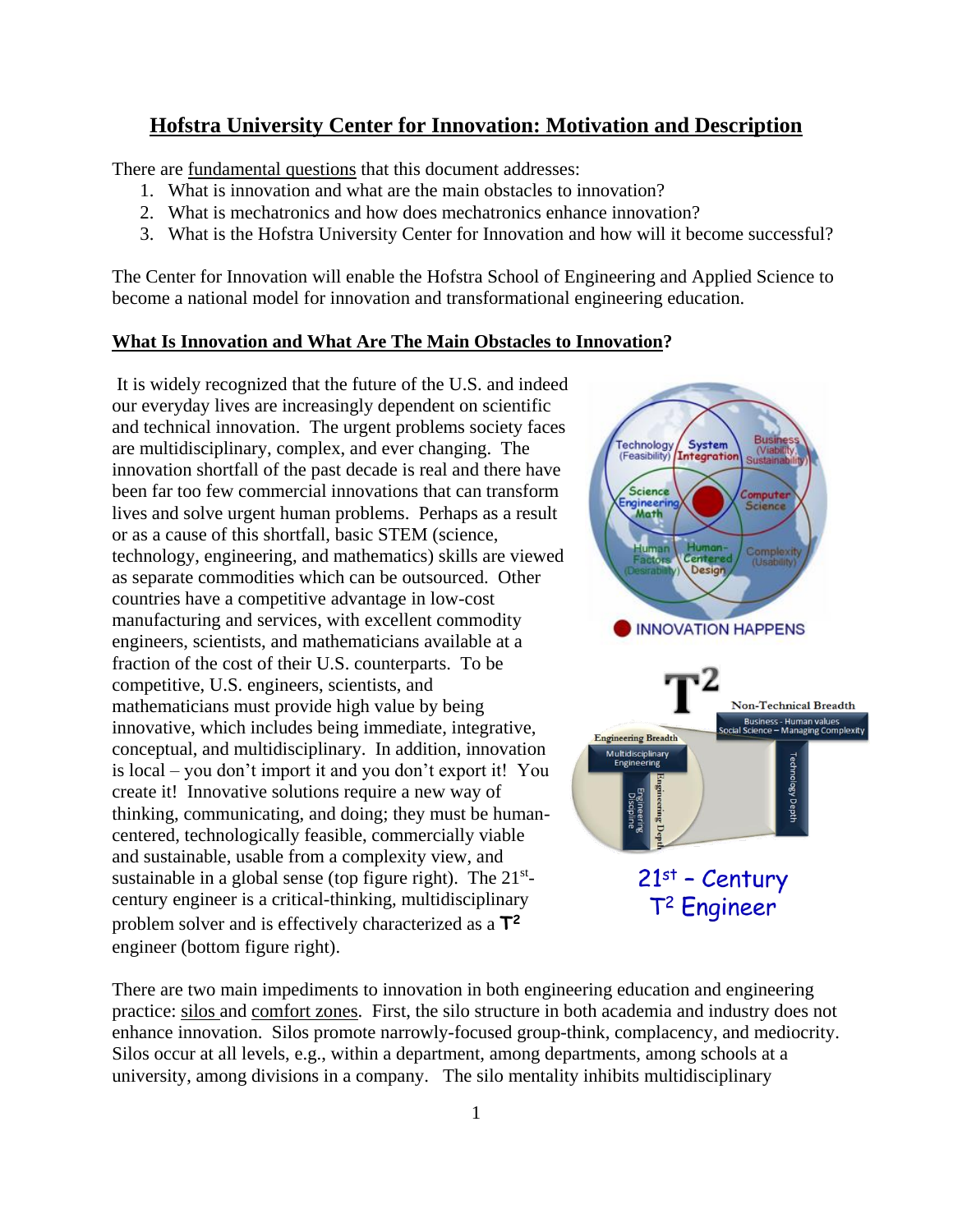collaboration and fails to recognize that collaboration enhances, not diminishes, all we do. Collaboration is not a zero-sum game; everyone wins! The silo problem starts with administrators who are old-school managers rather than leaders, with no understanding of the real-world present or vision for the future. This view then propagates down through the ranks. Second, there is a failure of faculty and practicing engineers to get out of their comfort zones, become immersed in real-world problem solving, and respond to the challenges of both teaching and practicing multidisciplinary engineering problem solving in a discovery learning mode. Knowledge needs to be unbundled and rebundled in both engineering education and engineering practice to give it balance between theory and practice and relevance to the solution of the multidisciplinary problems society faces.

## **What Is Mechatronics And How Does Mechatronics Enhance Innovation?**

Mechatronics (figure below left) is the *synergistic integration* of physical systems, electronics, controls, and computers through the design process, from the very start of the design process, thus enabling complex decision making. Integration is the key element in mechatronic design as complexity has been transferred from the mechanical domain to the electronic and computer software domains. Mechatronics is an evolutionary design development that demands horizontal integration among the various engineering disciplines as well as vertical integration between design and manufacturing. It is technology integration to achieve optimal system functionality and is the best practice for synthesis by engineers driven by the needs of industry and human beings.

In a modern multidisciplinary engineering system (figure below right), performance, reliability, low cost, robustness, efficiency, and sustainability are absolutely essential. All components must be simultaneously integrated and optimized from the start of the design process.

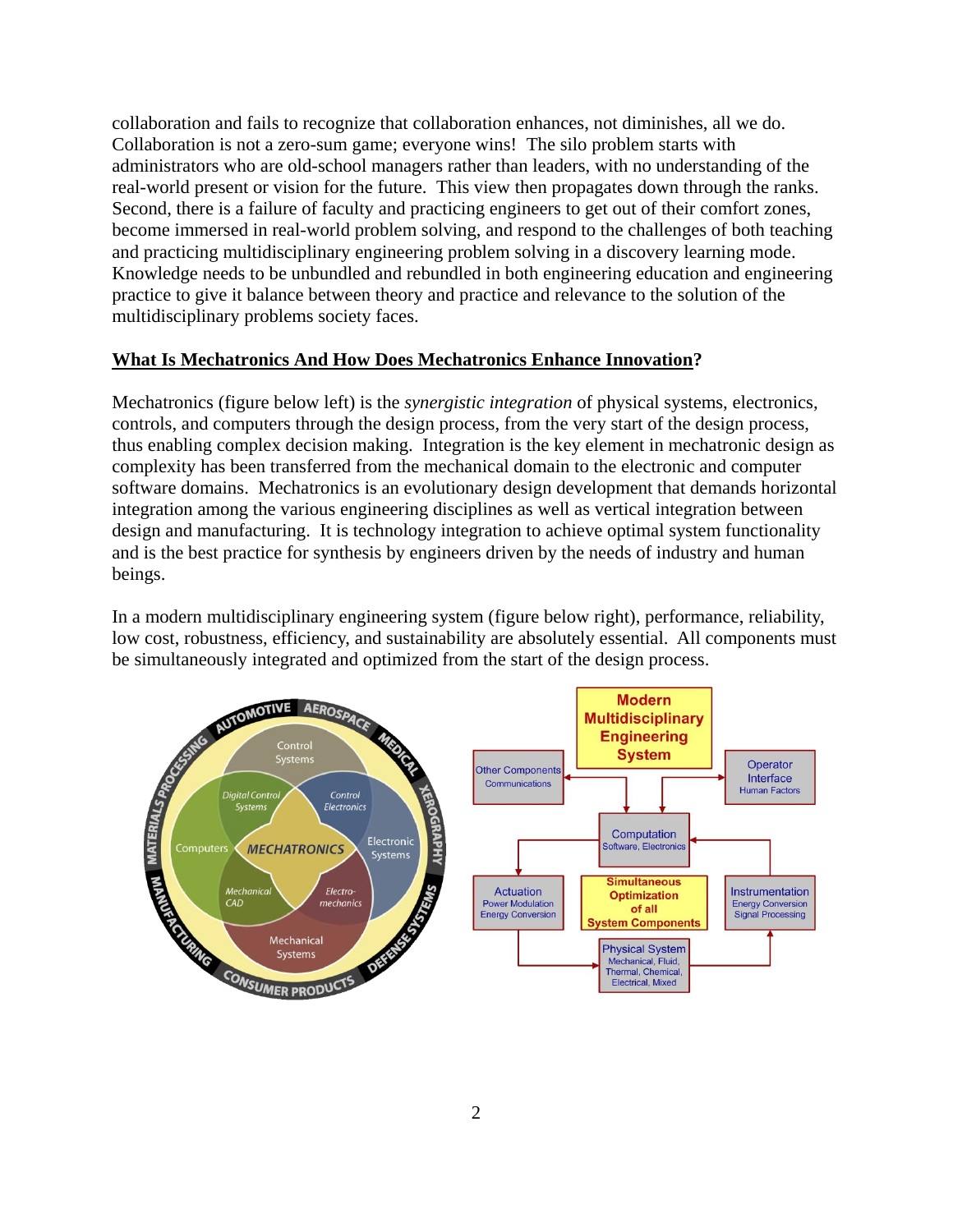Two elements are essential in modern engineering practice: human-centered design and modelbased design. Human-centered design requires interdisciplinary collaboration, an iterative process with frequent prototyping, and engagement with real people. Also, in evaluating concepts, a modeling-and-analysis approach must replace any design-build-and-test approach, but this modeling is multidisciplinary and crosses domain boundaries. Mechatronics is multidisciplinary system problem solving and is a vital element to the transformation of both engineering education and engineering practice to achieve innovation.



## **What is the Hofstra University Center for Innovation and How Will It Become Successful?**

Ultimately, the Center for Innovation will be a place where where education, government, and industry leaders can collaborate to address specific societal problems, develop broad new solutions, and create best practices that help re-shape U.S. industry and education as we know it today. It will be a place where the main obstacles to innovation are removed. Silos and comfort zones do not exist.

Initially, with the completion of the modernization of the School of Engineering and Applied Science (SEAS) and the investment of millions of dollars in new laboratories and facilities, the center will focus on innovation and building closer ties with business, corporations, and industry. This is a win-win situation, as all parties benefit: Hofstra's reputation will be enhanced locally and nationally, both in academic and business circles, as a leader in innovation; faculty and students will participate in solving urgent problems confronting industry and society and our curricula will reflect this participation; internship, cooperative, and employment opportunities will abound for our students; and long-lasting partnerships between Hofstra University and the business / industrial community will be created.

Dr. Kevin Craig, who is experienced in creating and working with centers of innovation at RPI (Troy, NY) and Marquette University (Milwaukee, WI), is building on this experience and leading the Center for Innovation. Initially, Dr. Craig will meet with industry/business leaders and establish an understanding of their needs. He has already initiated projects with The Feinstein Institute for Medical Research, Festo, and Rockwell Automation. He will identify the resources of the center in terms of faculty and facilities. From this effort, contracts with